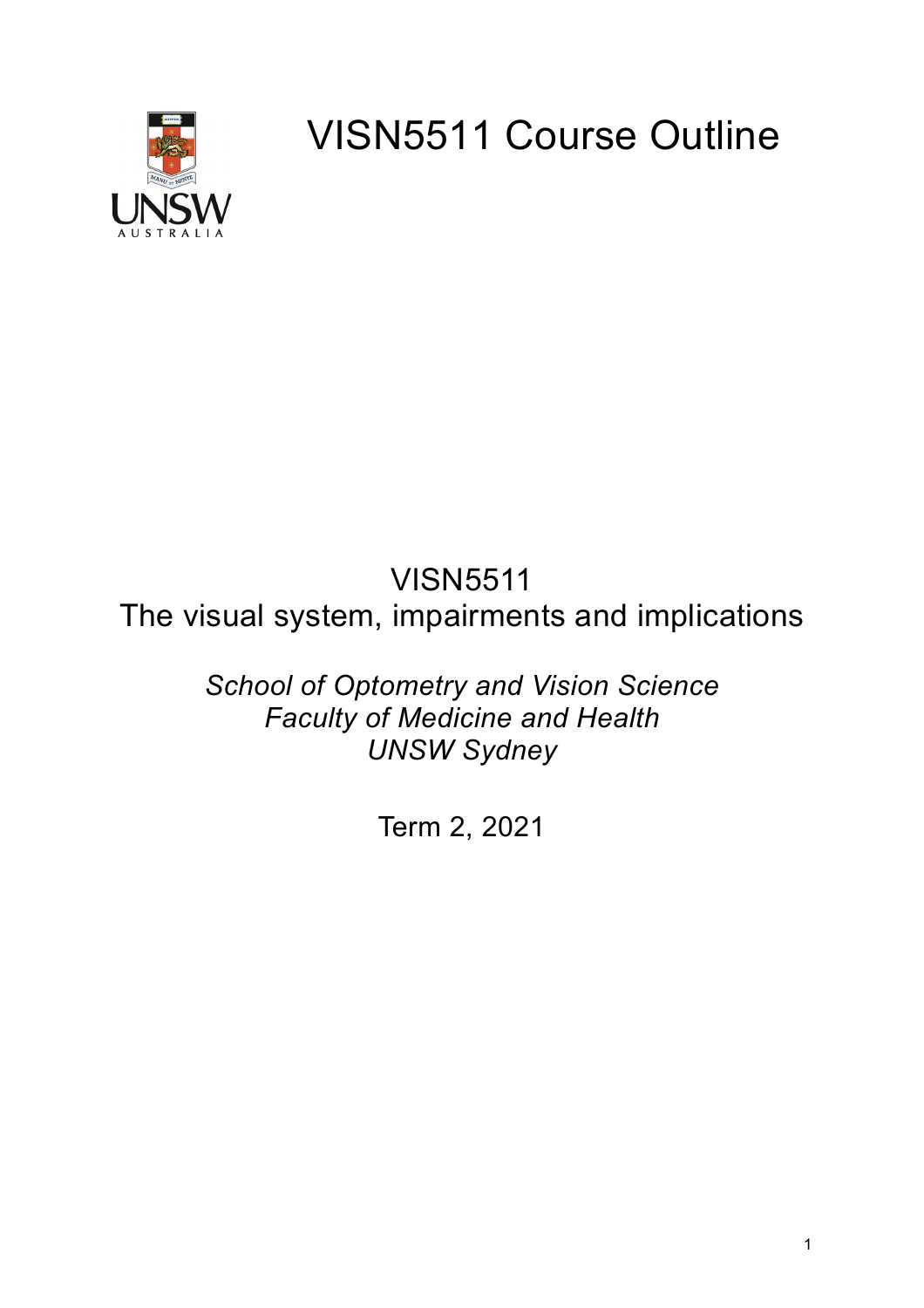# **1**. **Staff**

| <b>Position</b>                              | <b>Name</b>                            | <b>Email</b>                 | <b>Contact Details</b>                                                                                                            |
|----------------------------------------------|----------------------------------------|------------------------------|-----------------------------------------------------------------------------------------------------------------------------------|
| Course<br>Convenor,<br>Lecturer<br>and Tutor | Associate<br>Professor Dr<br>Sieu Khuu | s.khuu@unsw.edu.au           | +61 2 9385 4620<br>School of Optometry and Vision<br>Science, Level 3, Room 3.028,<br>North Wing, Rupert Myers<br><b>Building</b> |
| Lecturer<br>and tutor                        | Dr. Jack Phu                           | j.phu@unsw.edu.au            | +61 2 8115 0792<br>Centre for Eye Health, South<br>Wing, Rupert Myers Building                                                    |
| Lecturer<br>and tutor                        | Dr. Revathy<br>Mani                    | revathy.mani@unsw.ed<br>u.au | School of Optometry and Vision<br>Science, Level 3, Room 3.021,<br>North Wing, Rupert Myers<br><b>Building</b>                    |

# **2. Course information**

Units of credit: **6** Pre-requisite(s): **none** Teaching times and locations: **Fully Online** (please refer to course Moodle site for up-to-date information)

### **2.1 Course description and aims**

This course provides students with a broad understanding of the visual system, its disorders, and how vision loss affects visually guided behaviour and daily activities. Its scope includes a review of the visual pathways, visual function and its measurement, as well as diseases and disorders of the visual system that lead to low vision and blindness. The course also includes an introduction to educational strategies and training to improve orientation and mobility in people with vision loss. This course will be delivered online.

### **2.3 Course learning outcomes (CLO)**

At the successful completion of this course you (the student) should be able to:

- 1. Identify anatomical structures of the visual system and articulate how they are organised and function
- 2. Analyse and appraise methods used to assess vision and to quantify visual loss
- 3. Evaluate how diseases/disorders that affect the eye and brain cause functional vision loss
- 4. Recognise and articulate the psychosocial implications of low vision and blindness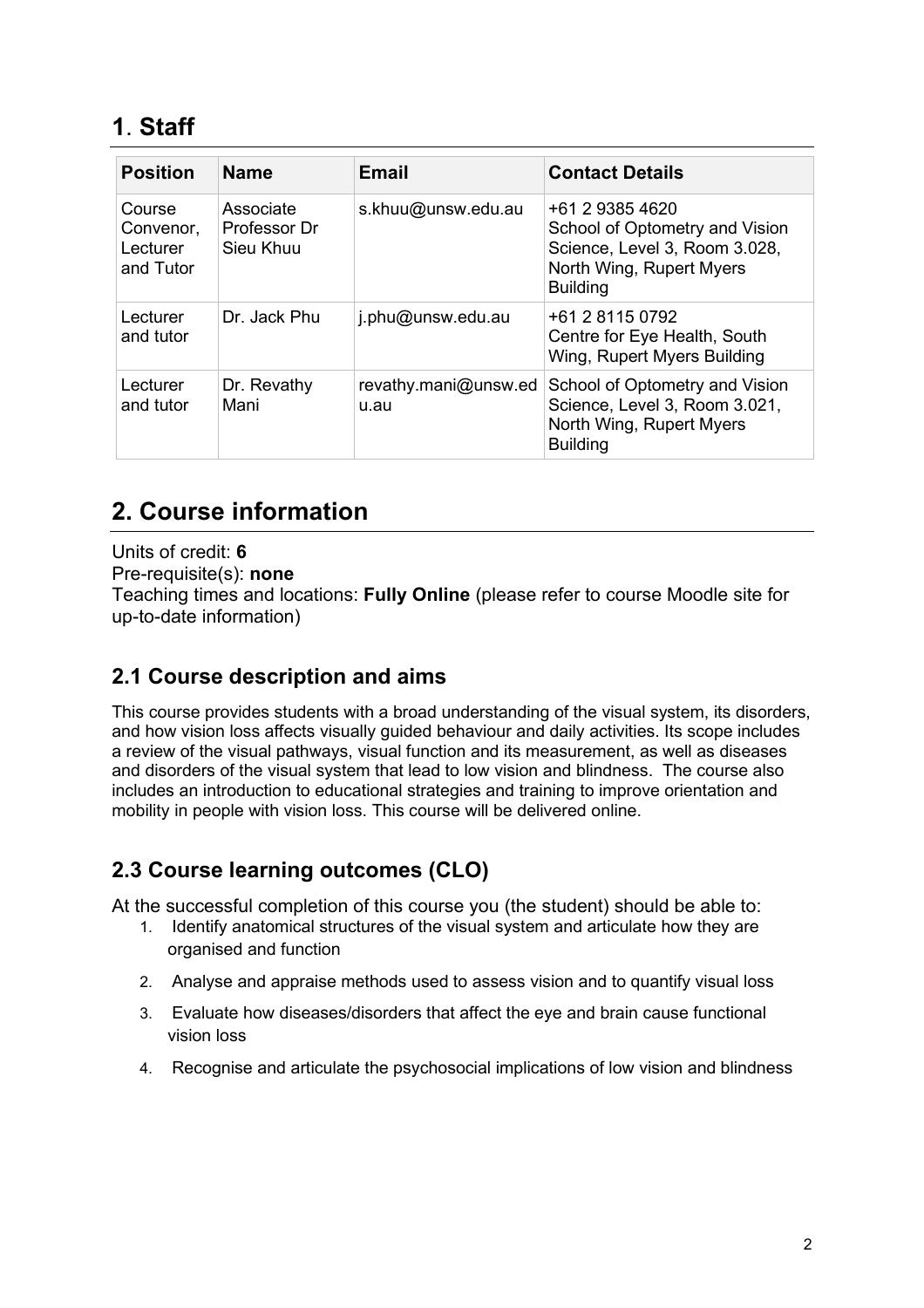### **2.4 Relationship between course learning outcomes and assessments**

| <b>Course</b><br>Learning<br><b>Outcome</b><br>(CLO) | <b>LO Statement</b>                                                                                          | <b>Related Tasks &amp;</b><br><b>Assessment</b> |
|------------------------------------------------------|--------------------------------------------------------------------------------------------------------------|-------------------------------------------------|
| CLO <sub>1</sub>                                     | Identify anatomical structures of the visual<br>system and articulate how they are organised<br>and function | Precis, Essay and Mid<br>Term quiz              |
| CLO <sub>2</sub>                                     | Analyse and appraise methods used to<br>assess vision and to quantify visual loss                            | Mid Term and Final<br>Exam quiz                 |
| CLO <sub>3</sub>                                     | Evaluate how diseases/disorders that affect<br>the eye and brain cause functional vision loss Exam           | Mid Term and Final                              |
| CLO <sub>4</sub>                                     | Recognise and articulate the psychosocial<br>implications of low vision and blindness                        | Precis, Essay, Mid<br>Term and Final Exam       |

# **3. Strategies and approaches to learning**

### **3.1 Learning and teaching activities**

This course will be delivered across 1 term of study and will be online. It will comprise of a series of pre-recorded lectures that will be delivered on a weekly basis through the 10-week teaching term. Lectures will be supported by online tutorials and practicals to promote greater understanding and application of content. In tutorials and practicals, students will engage in reviewing research, case studies and engage in activities that expands their conceptualisation of the impact of vision loss on daily activities and behaviour.

This course aims to develop knowledge of the organisation and function of the visual system, its disorders, and how vision loss affects visually guided behaviour and daily activities.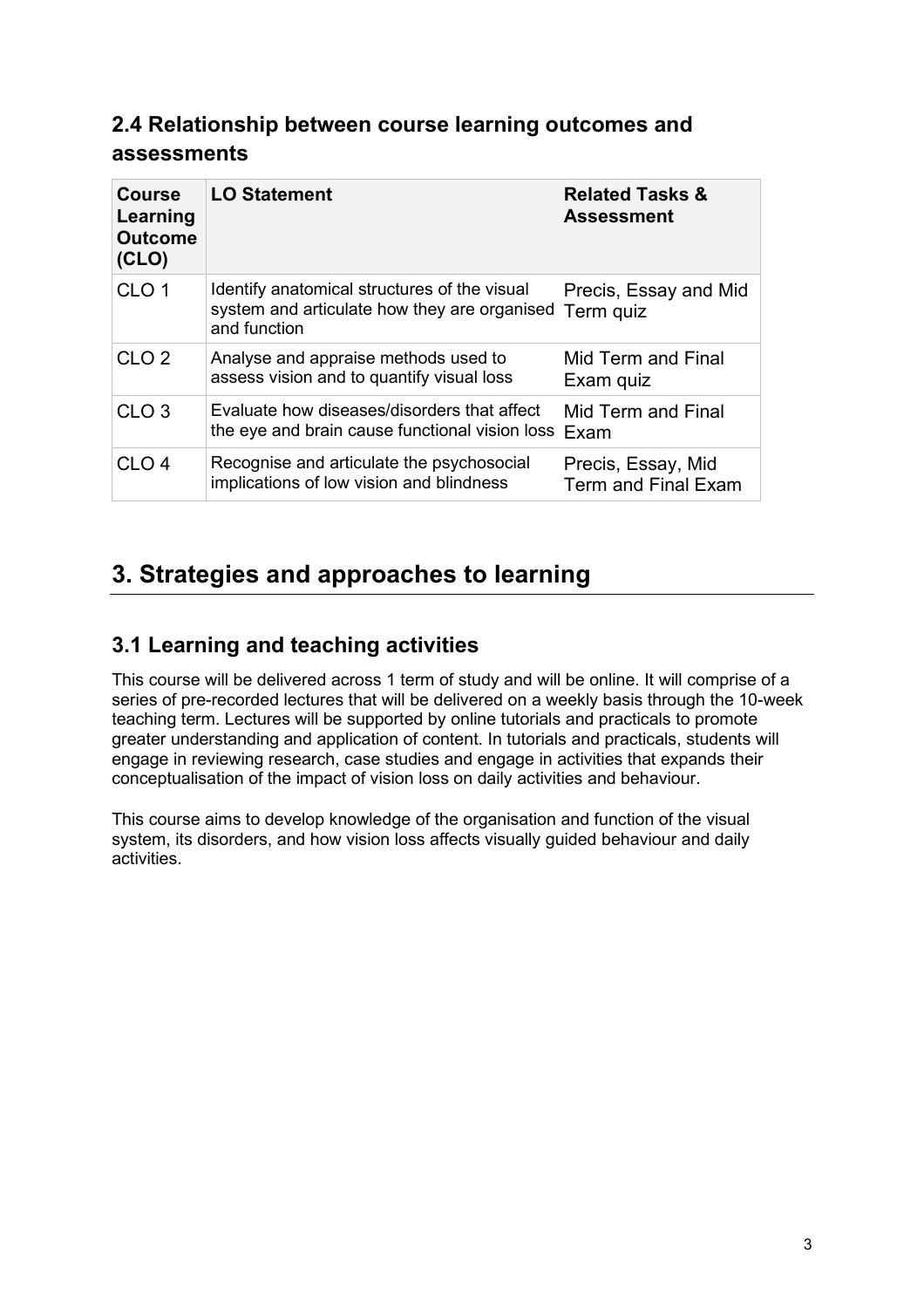# **4. Course schedule and structure**

| <b>Aligned CLOs</b>                                                                                                                                                  | <b>Lecture contents</b>                                                                                                                                                                                                                                               | <b>Tutorials &amp; Key learning activities</b>                                                                                                                                                                                                                                                                                                                                                                                                                       | <b>Week</b>      |  |
|----------------------------------------------------------------------------------------------------------------------------------------------------------------------|-----------------------------------------------------------------------------------------------------------------------------------------------------------------------------------------------------------------------------------------------------------------------|----------------------------------------------------------------------------------------------------------------------------------------------------------------------------------------------------------------------------------------------------------------------------------------------------------------------------------------------------------------------------------------------------------------------------------------------------------------------|------------------|--|
|                                                                                                                                                                      |                                                                                                                                                                                                                                                                       | (Blackboard Collaborate)                                                                                                                                                                                                                                                                                                                                                                                                                                             |                  |  |
| CLO1) Identify<br>anatomical                                                                                                                                         | <b>No Class</b>                                                                                                                                                                                                                                                       | <b>No Tutorial</b>                                                                                                                                                                                                                                                                                                                                                                                                                                                   | O-week           |  |
| structures of the<br>visual system<br>CLO1) Articulate<br>how they are<br>organised and<br>function                                                                  | Lecture block 1: The visual<br>system<br>1.1 Introduction to the<br>organisation of the visual<br>system<br>1.2: Anatomy and Physiology<br>of the human eye<br>1.3: Visual processing in the<br>brain - Primary visual cortex<br>1.4: Visual pathways in the<br>brain | <b>Course Introduction, Study Plan</b><br>and Student Expectations<br><b>Essay set</b><br><b>No Tutorial</b><br><b>Self-learning exercises</b><br>Read:<br>Livingstone, M.S., Hubel, D.H.<br>(1988) Segregation of form, color,<br>movement, and depth: anatomy,<br>physiology, and perception.<br>Science, 240, 740-749.<br>Goodale, M. A., & Milner, A. D.<br>(1992) Separate visual pathways<br>for perception and action. Trends<br>in Neurosciences, 15, 20-25. | Week 1<br>Week 2 |  |
| CLO2) Analyse<br>and appraise<br>methods used to<br>assess vision<br>and to quantify<br>visual loss                                                                  | <b>Lecture Block 2: Function</b><br>of the visual system<br>2.1 Introduction to visual<br>function<br>2.2: Contrast sensitivity and<br>visual acuity<br>2.3: Colour perception,<br>binocular vision and motion                                                        | <b>Tutorial</b><br>Review of visual pathways from<br>eye to the brain                                                                                                                                                                                                                                                                                                                                                                                                | Week 3           |  |
| CLO1) Articulate<br>how they are<br>organised and<br>function<br>CLO2) Analyse<br>and appraise<br>methods used to<br>assess vision<br>and to quantify<br>visual loss | Lecture Block 3: Measuring<br>visual function using<br>optometric tests<br><b>3.1: Standard clinical</b><br>approaches to measuring<br>vision                                                                                                                         | <b>Tutorial discussion and small</b><br>group learning<br><b>Discussion and small group</b><br>learning: The functioning visual<br>system, implications for<br>behaviour                                                                                                                                                                                                                                                                                             | Week 4           |  |
|                                                                                                                                                                      | <b>Mid-term Quiz</b>                                                                                                                                                                                                                                                  | <b>No Tutorial</b>                                                                                                                                                                                                                                                                                                                                                                                                                                                   | Week 5           |  |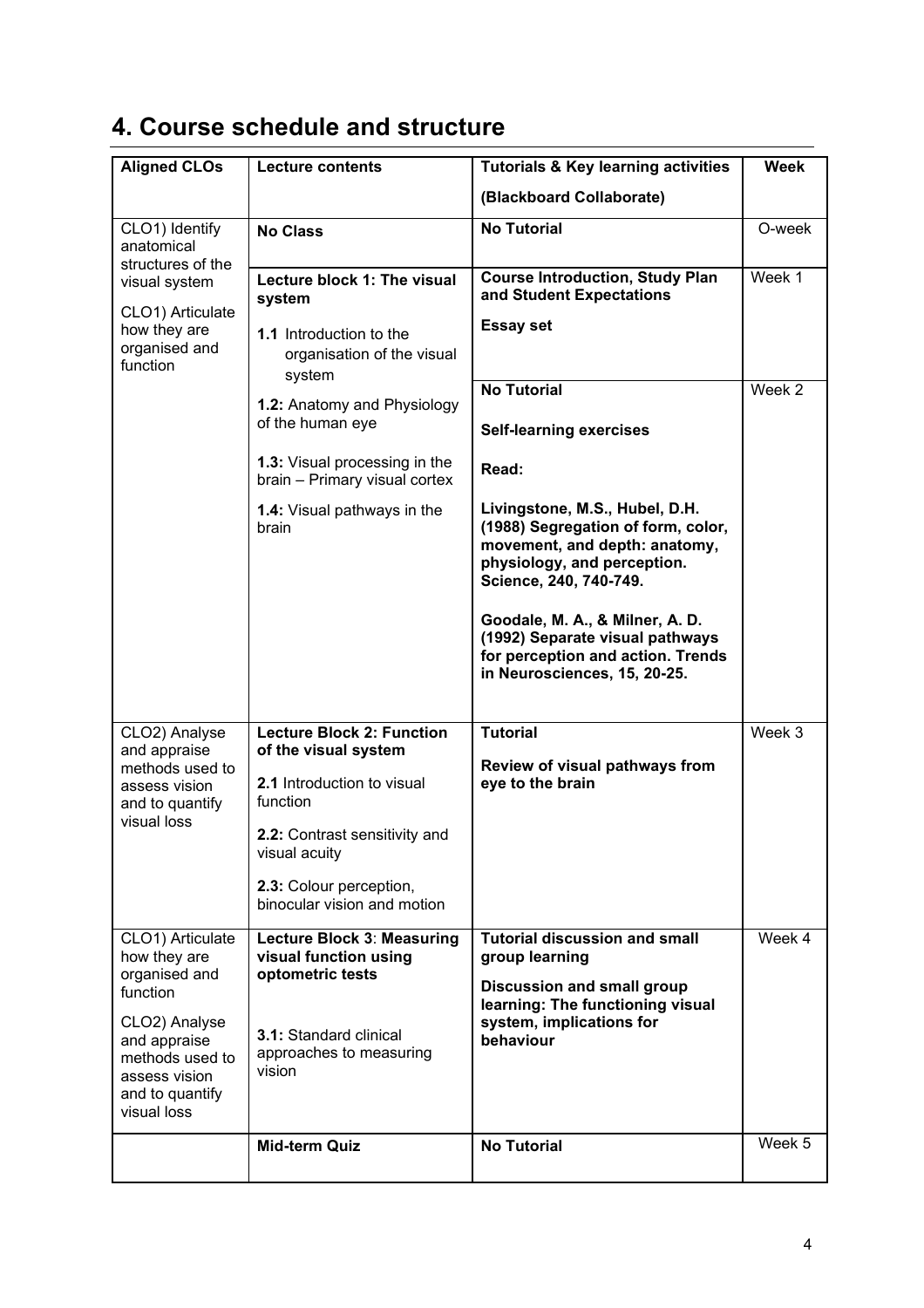| CLO3) Evaluate<br>how diseases<br>/disorders that<br>affect the eye<br>and brain cause<br>functional vision<br>loss<br>CLO4<br>Recognise and<br>articulate the<br>psychosocial<br>implications of<br>low vision and<br>blindness | Lecture block 4: Diseases<br>of the eye and brain<br>4.1: Overview of common<br>retinal diseases/disorders and<br>their psychosocial impact<br>4.2: Blinding diseases of the<br>eye 1: Retinal diseases of the<br>eye<br>4.3: Blinding diseases of the<br>eye 2: Ageing related visual<br>change<br>4.4: Blinding diseases of the<br>cortex: visual pathway deficits<br>and cortical loss<br>4.5: Agnosias and functional<br>vision loss | <b>Tutorial discussion and small</b><br>group learning:<br>Introduction to vision assessment<br>tests and how to interpret their<br>outcomes.<br><b>Tutorial discussion and small</b><br>group learning<br>Review of eye diseases and their<br>diagnosis<br><b>Tutorial discussion and small</b><br>group learning<br>Review of cortical loss and vision<br>impairment | Week 6<br>Week 7<br>Week 8 |
|----------------------------------------------------------------------------------------------------------------------------------------------------------------------------------------------------------------------------------|------------------------------------------------------------------------------------------------------------------------------------------------------------------------------------------------------------------------------------------------------------------------------------------------------------------------------------------------------------------------------------------------------------------------------------------|------------------------------------------------------------------------------------------------------------------------------------------------------------------------------------------------------------------------------------------------------------------------------------------------------------------------------------------------------------------------|----------------------------|
| CLO4)<br>Recognise and<br>articulate the<br>psychosocial<br>implications of<br>low vision and<br>blindness                                                                                                                       |                                                                                                                                                                                                                                                                                                                                                                                                                                          | <b>Tutorial discussion and small</b><br>group learning<br>Psychosocial impact of vision loss<br>and blindness: Guest Speaker                                                                                                                                                                                                                                           | Week 9                     |
|                                                                                                                                                                                                                                  | 6.1 Course review and<br>consolidation                                                                                                                                                                                                                                                                                                                                                                                                   | <b>No Tutorial</b>                                                                                                                                                                                                                                                                                                                                                     | Week 10                    |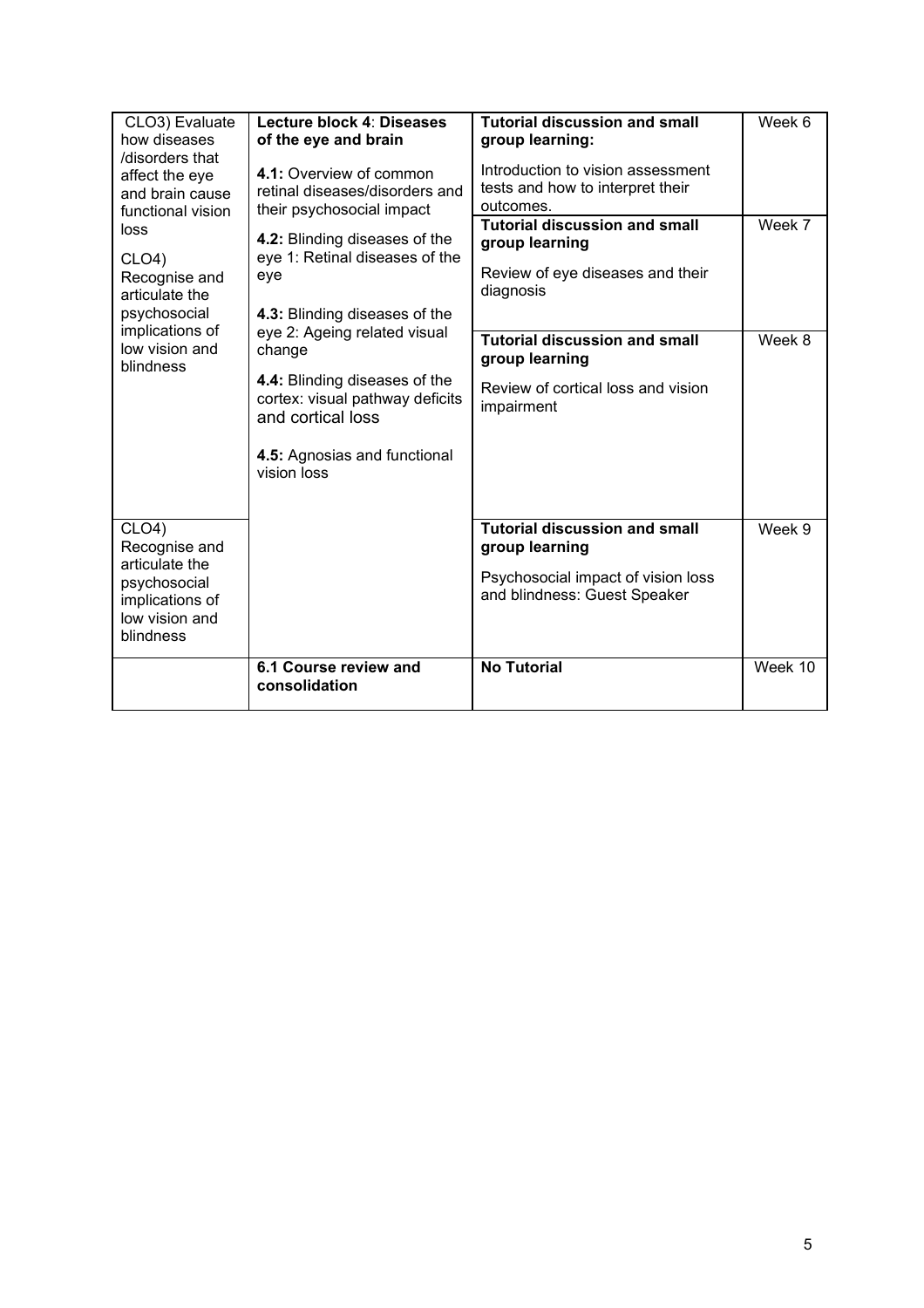#### **5.1 Assessment tasks**

Assignment Research Essay – 40% Test Mid-term quiz 15% Assignment Precis 15% Examination Final exam 30%

There are four assessment tasks in this course designed to enable you to demonstrate that you have achieved the course learning outcomes. Completion and submission of all assessment tasks by the due date are necessary to receive a final mark in the course. Late submissions without approved Special Considerations will be subject to a 10% penalty of the assessment task weighting per day.

|                         | <b>ASSESSMENT TASKS</b>           | <b>RELEASE</b><br><b>DUE</b><br><b>DATE</b> |             | <b>WEIGHTING</b> |                      | <b>FEEDBACK</b> |                     |
|-------------------------|-----------------------------------|---------------------------------------------|-------------|------------------|----------------------|-----------------|---------------------|
|                         | (ATs)                             |                                             | <b>DATE</b> |                  | CLO(s)               | <b>TYPE</b>     | <b>DATE</b>         |
| $\blacksquare$          | AT1: Assignment Precis            | Week 1                                      | Week 4      | 15%              | 1, 2, 3, 4. Written  |                 | Week 4              |
| $\overline{2}$          | AT2: Mid-term quiz                | Week 5                                      | Week 5      | 15%              | 1, 2, 3, 4. Written  |                 | Week 6              |
| $\overline{3}$          | AT3: Assignment<br>research essay | Week 1                                      | Week 10     | 40%              | 1, 2, 3, 4. Written  |                 | <b>Study Period</b> |
| $\overline{\mathbf{4}}$ | AT4: Final exam quiz              | <b>TBA</b>                                  | TBA         | 30%              | $ 1, 2, 3, 4.$ Marks |                 | <b>Exam Period</b>  |

#### **Further information**

UNSW grading system:<https://student.unsw.edu.au/grades> UNSW assessment policy:<https://student.unsw.edu.au/assessment>

# **6. Academic integrity, referencing and plagiarism**

**Referencing** is a way of acknowledging the sources of information that you use to research your assignments. You need to provide a reference whenever you draw on someone else's words, ideas or research. Not referencing other people's work can constitute plagiarism.

Further information about referencing styles can be located at <https://student.unsw.edu.au/referencing>

**Academic integrity** is fundamental to success at university. Academic integrity can be defined as a commitment to six fundamental values in academic pursuits**:** honesty, trust, fairness, respect, responsibility and courage.*[1](#page-5-0)* At UNSW, this means that your work must be your own, and others' ideas should be appropriately acknowledged. If you don't follow these rules, plagiarism may be detected in your work.

Further information about academic integrity and **plagiarism** can be located at:

• The *Current Students* site <https://student.unsw.edu.au/plagiarism>*,* and

<span id="page-5-0"></span><sup>&</sup>lt;sup>1</sup> International Center for Academic Integrity, 'The Fundamental Values of Academic Integrity', T. Fishman (ed), Clemson University, 2013.